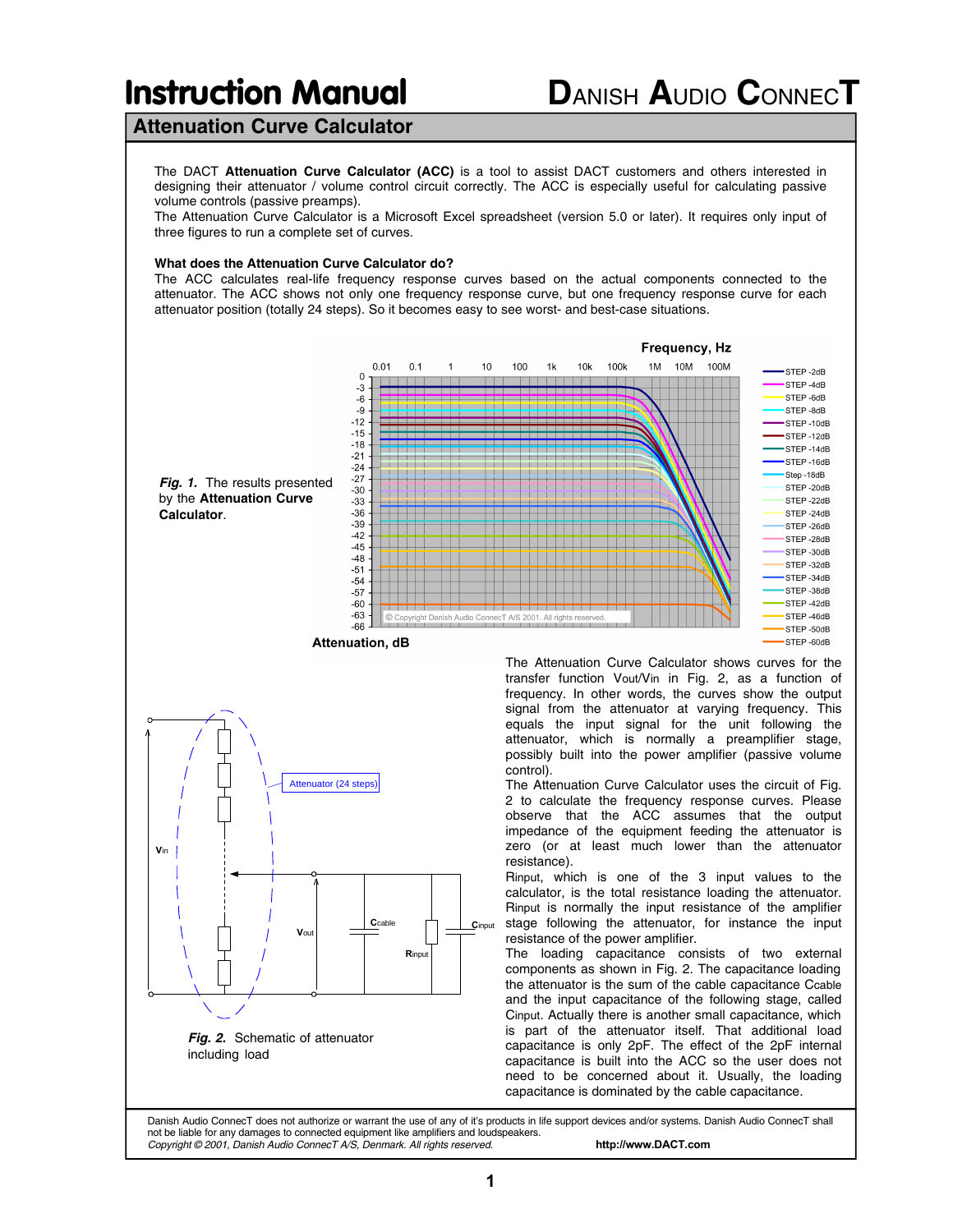**Attenuation Curve Calculator**



volume control in an active preamplifier, the entered value should be the input resistance of the amplifier stage that follows the attenuator. If the load resistance is not known, it can be measured. However, make sure to perform a correct measurement. Some times, the resistance measured with a simple ohmmeter is not correct. Besides, using an ohmmeter may in some cases cause damage to the equipment it is connected to. The damage may be caused by the power source (often a battery) that is built into the ohmmeter.

At last, enter the **load capacitance** in the third field. The value to enter here is the sum of the connected capacitances. Usually it is the capacitance of the cables on the attenuator output plus the input capacitance of the connected amplifier or amplifier stage.  $C_{load} = C_{cable} + C_{input}$ .